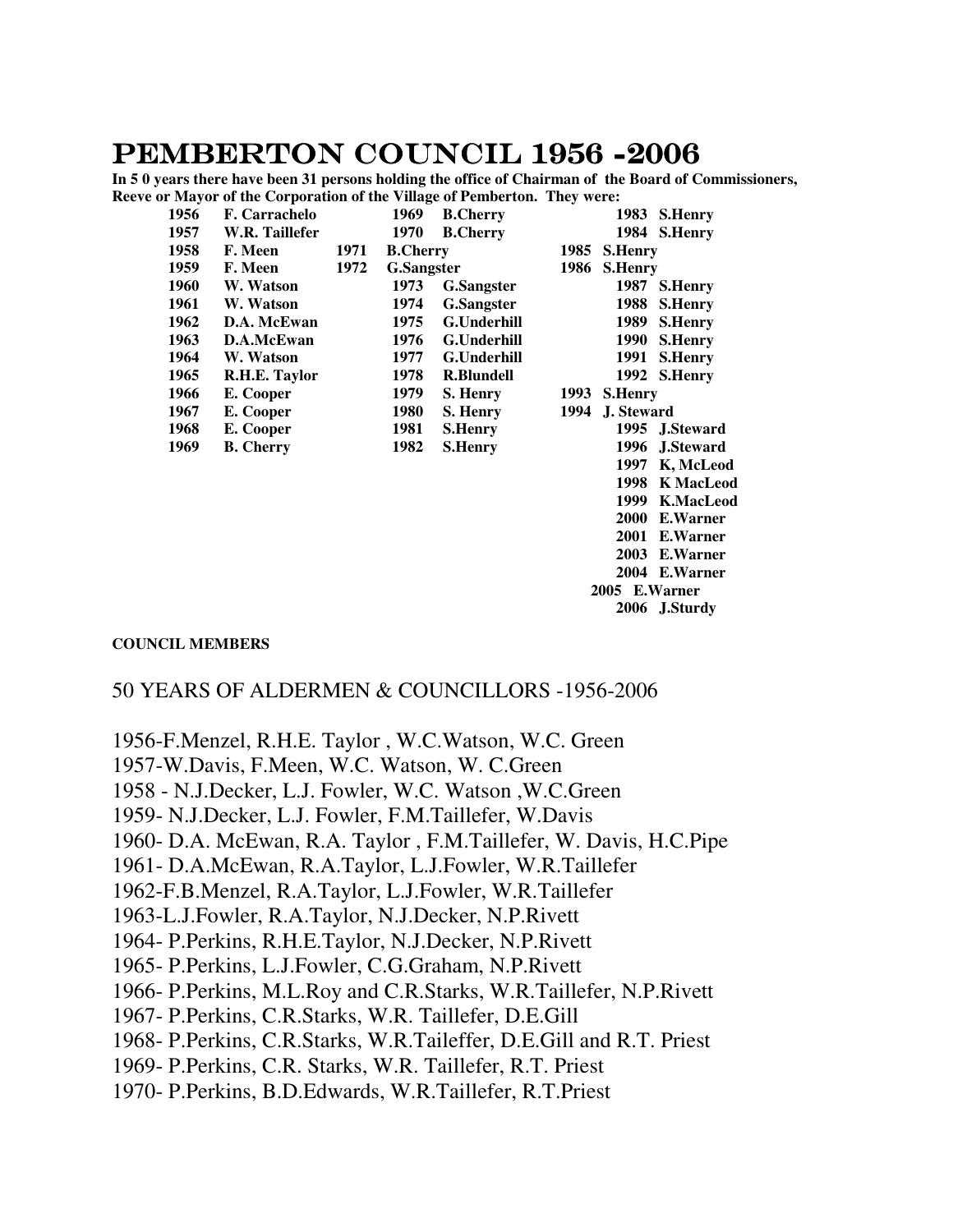1971-P.Perkins, B.D.Edwards, G.M.Henry, G.S. Sangster 1972- R.T.Priest, A.C.Starks, G.M.Henry, B.D.Edwards 1973- R.T.Priest, A.C.Starks,G.A.Underhill, M.W.Pagdin 1974- L.S.Pickell, M.J.Hustins, G.A.Underhill, M.W.Pagdin, S.Henry 1975-S.Henry, D.J.Allen, P.Gilgan, A.Dien 1976- S.Henry, D.J.Allen, P.Gilgan, A.Dien 1977- S.Henry, A.J.Allen, P.Gilgan, A.Dien 1978-G.Erickson, C.vanderLee, P.Perkins, and S.Henry, A.Dien 1979-G.Erickson, C.vanderLee,P.Perkins, A.Dien 1980- P.Perkins, D.Yang, S.Fougberg,A. Dien 1981- P.Perkins, D.Yang, S.Fougberg, D.Wildfong ( check this one) 1982-S.Fougberg, R.T.Priest, D.Wildfong,P.Perkins 1983- R.Dunbar, P.Perkins, R.T.Priest, D.Wildfong 1984- R.Dunbar, P.Perkins, R.T.Priest, D.Wildfong 1985- R.T.Priest, R.Dunbar,Perkins, D.Wildfong 1986- R.T.Priest, E.Carson, P.Perkins,D.Wildfong 1987-D.McEwan,P.Perkins,R.T.Priest D.Wildfong 1988- D.McEwan,P.Perkins, R.T. Priest,D.Wildfong 1989- D.McEwan,P.Perkins,R.May,D.Wildfong 1990- D.McEwan,P.Perkins, R.May, D.Wildfong 1991-D.McEwan, B.Gibbons, R.May, D.Wildfong 1992- D.Mcewan, R.May, E.Warner, D.Wildfong 1993- D.McEwan,R.May, E.Warner, D.Wildfong 1994- C.MacLeod, M.Hunter, R. May, E.Warner 1995 - C.MacLeod, M.Hunter, R.May, E.Warner 1996 - G.Phare, R.May, E.Warner, C.MacLeod 1997 - E.Warner, B.MacFayden, B.vanMook, G.Phare 1998- E.Warner,B.MacFayden, B.vanMook, G.Phare 1999- D.Blakey, B.MacFayden, B.vanMook, S.Wienberg 2000 -D. Blakey, B.MacFayden, B.vanMook, S. Weinberg 2001 - D. Blakey, B.MacFayden, B.vanMook, S. Weinberg, M.Blundell ( June01) 2002 - D. Blakey, B.vanMook, S. Weinberg, M.Blundell 2003 - R.Doucet ,L.Chandler , M.Blundell, M. Beauregard 2004- R.Doucet , L.Chandler, M.Blundell, M. Beauregard 2005- R.Doucet , L.Chandler, M.Blundell, M. Beauregard 2006 -K.MacLeod, J.Helmer, D.MacKenzie, M.Blundell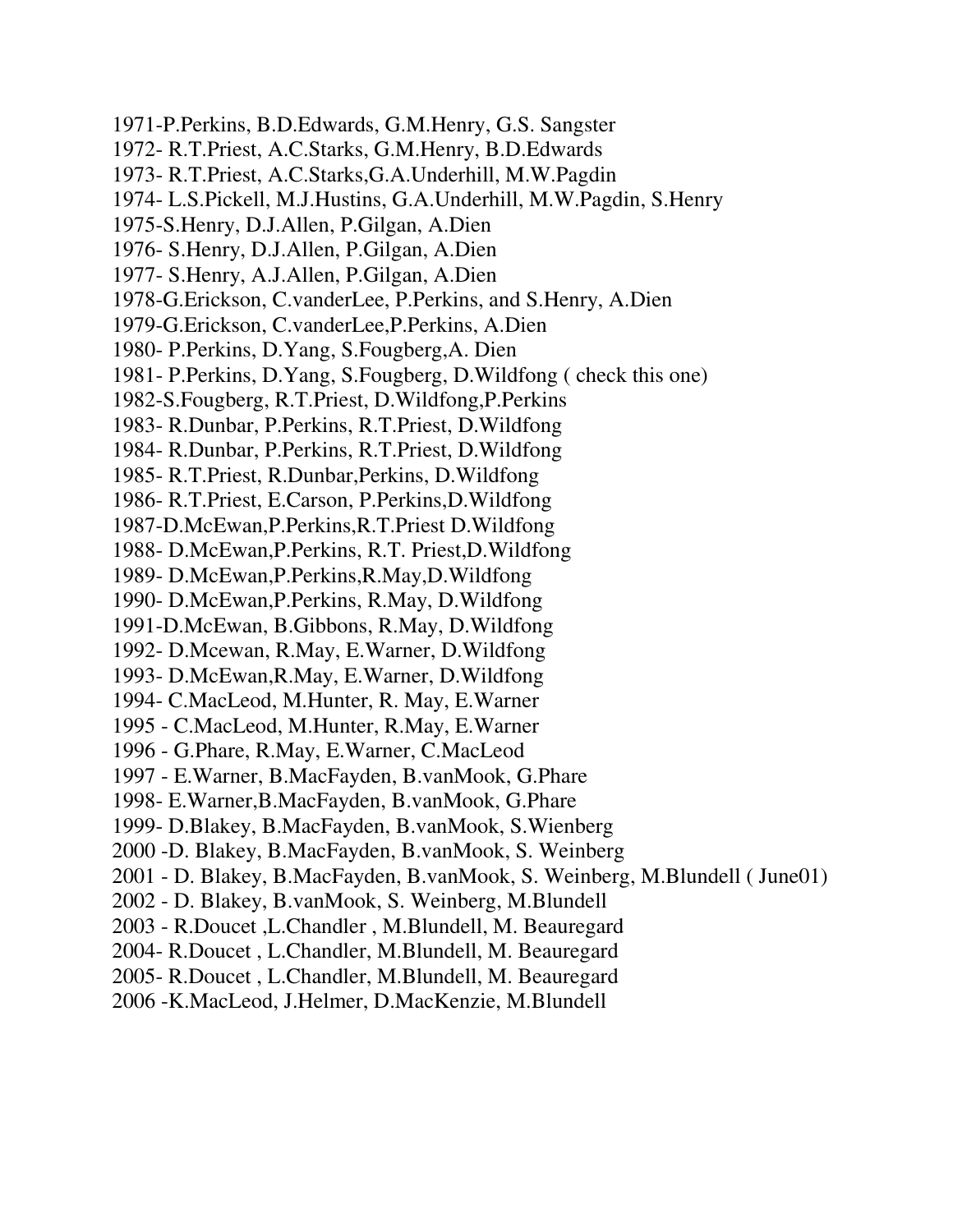## **Actual Date of Incorporation - July 20,1956**

## **Highlights of 50 YEARS OF Local Government by the Village of Pemberton**

**1956**-

The first meeting Of the new Village Council was held on August 2,1956 at 9:50 p.m. At the request of the Board of Trade, T.B.M.Fougberg visited Victoria in December 1955 to confer with Municipal Affairs to see if it was feasible to incorporate into a Village and let Commissioners take over the responsibilities of the Government and thus the numerous benefits. Francis Antonelli was appointed Clerk on Sept. 4,1956 The first bylaws were - the Procedure Bylaw, Street Lighting Bylaw, Building Bylaw, Election Bylaw Curfew Bylaw. Collection bylaw and the first Building inspector was J.Nelson. There were discussions with the PGE regarding the water system, and Mr. Englund regarding road matters within the Village .There was contact made with the Fire Marshall inVancouver regarding the installation of oil burners, space heaters etc.

**1957-** Snow removal was done gratis by Northern Warehousing Ltd. The clerks salary was raised to \$100 per month. A fire pump was purchased for the Village.

**1958**- It was decided a fire hydrant was badly needed for the Village. August 27,1958 was declared an Official Holiday for the opening of the Health Centre

**1959** -Community groups asked to have representation on the Health Centre Committee. Village meetings were now to be held in the Health Centre instead of the Dyking District Building. **1960**-Mr.L.Fowler was appointed Building Inspector. There was discussion with the PGE regarding the water system.

**1961**- Pop. 181. Council refused to accept title of the Cemetery. Drainage problems on Main Street were discussed. Village purchased the water system from the PGE. Corporal Spray was thanked for his services in Pemberton.

**1962**- Dr.vanGeyn set up practice in the Health Centre. Council bought a typewriter for \$50. D. Proudlock was sworn in as Clerk with duties to commence April 2,1961 Fire Marshall was Fred Meen. The school Teacherage was built. The Dr. vacated the Health Centre as hospital use of the Health Centre was not permitted by the Health Dept. in Victoria

**1963-** Opening of new Signal Hill school. Engineer Dayton recommended retaining a devining device to locate leaks in the Village water system, water mains.

**1964-** D.McEwan appointed building inspector. Lieutenant Governor visited Pemberton. Concern over water flowing into the Village from lands above.

**1965**- Dept. Minister Brown visits Council to discuss problems of Village District Municipality. Health Centre Committee formed. Tentative zoning plans for village began. Three plastic water lines connected to the water tank.

**1966**- Pop. 172. Purchase of first Fire Truck for \$3100 . Request from Village to BC Hydro to keep their new lines our of Village limits ( must have lost this one)

**1967-** Centennial Gavel presented to acting Chairman P. Perkins by Kamloops Mayor P. Wing. From their provincial archives. The gavel travelled 4488 miles. Clearing for the Firehall

**1968**- Fire Hall built. Upper storey built for Municipal Offices. Named the Municipal Building. Elected persons now called Mayor and Aldermen as of May 1968. Squamish Lillooet Regional District Established.

**1969-** Village street paved. Dr. Moody arrived in Pemberton for full time service. Old Fire bell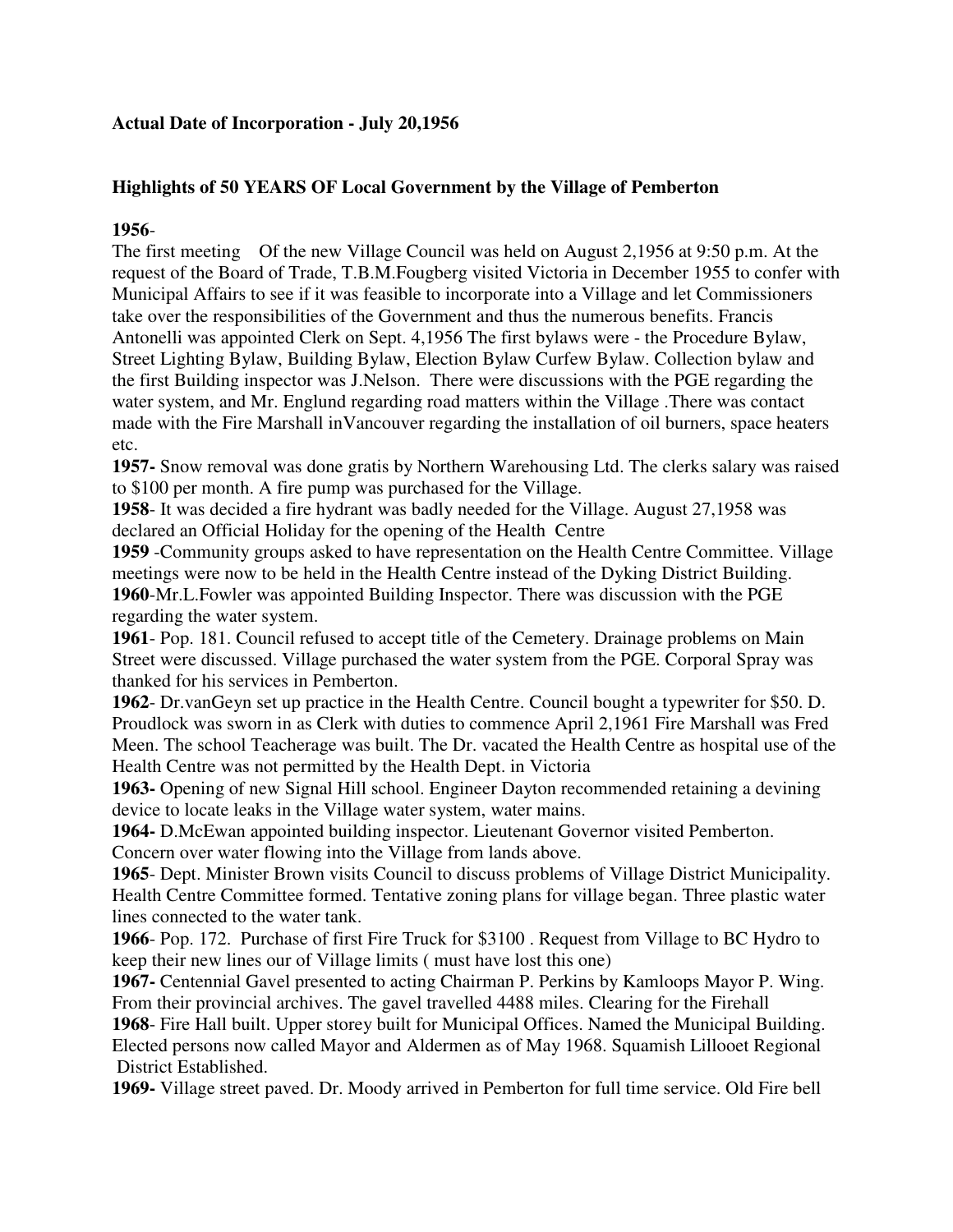donated to Anglican Church.

**1970**- formation of Health Auxiliary to the Health Centre. Sidewalk constructed on Main Street. Discussion with Mr. Jawanda re planning for Village. Discussions re boundary expansion of DL 8097 ( Hill property)

**1971**- Pop. 157. Fire Dept sold old 1947 IHC Van used as an auxiliary vehicle for \$210 to Ms. Karen Westlake. An avalanche at joint intake - Jan.18,1971.Tisdall Garbage dump selected. Evans Mill opened.

**1972-** Fire Truck purchased. Resuscitator purchased for Health Centre for use by Fire Dept.. Construction of condominiums.Pemberton Valley Contractors Condominiums & Rutland Engineering Townhousing Development.

**1973** - Winter freeze -ups. Need better water system

A visit to Victoria re Flood plain legislation. Clerks salary raised to \$600 per month. A land Freeze of the ALR. Fire Hydrants installed in the Village. Road built to the water intake so a drag line could be taken in. Village streets were named and signs place. A study of forming a District Municipality. Ski Hill constructed in adjacent land by the Legion.Two modulars brought into Signal Hill for Classrooms. A meeting with Minister of Municip0al Affairs regarding a District Municipality

**1974**-Public Meeting re - District Municipality. Work on water works. New 100,000 gal water tank constructed. Ald. G.Underhill & many other volunteers built this tank. New roof on Municipal building. Evans Mill closes

**1975-** First Canada Week Celebrations. Village agrees to participate with SLRD on maintenance & operation of garbage dumps, boundary expansion request on hold because of Mill situation, request to have the airport reserve held by SLRD transferred to village, Provincial Museum train visits Pemberton, Info Centre operated by Betty Talbot next to teacherages, Chamber provided \$300 tow4ards rent of building, Blockade of Duffy Lake Road at Mount Currie, Land swap of Health Centre Property ( now library) for ex-Don Cedar Mill property. Discussion of lagoon versus sewage treatment plant Library considered - suggest old kitchen at Community Hall be used after booths removed and lockable shelves installed,

**1976**- Pop. 197. Sent first Miss Pemberton ( Sandra Rivett) to Miss Canada Pageant, SLRD moved to their portion of the building Evans Mill closed Pemberton Valley Labour Force Development Committee ( PVLD) formed - with Dr. Bill Wedley. as a result of mill closure. Pemberton Plaza ( Chelsea) for sale for \$28,000 a unit. Building permits issued totaled \$363,674.98 Continued sewage discussions.

**1977** - Pop. 364. DL 8097 becomes part of Village ( hill property) March 14 moved to go with Sewage treatment plant to serve 500. Pemberton sign carved through winter works project by Mike Smyth Clerk D.Proudlock resigns June30. a

**1978**- Pop. 339. Capt. Cook bi-Centennial celebrations, Shake & Shingle Mill built by Tisdall Lumber , . Sewer grant of \$362,500 and loan of \$487,500 Village gets lease for airport property First maintenance man hired.

**1979**- Pop. 318 .Village Logo contest , reconstruction of Public Works building , purchase of dump truck, plow & sander, completion of sewage treatment plant, paving of 2 more village streets \$15,000 grant to do Official Community Plan, \$10,00 grant for survey of Airport, sister city - Deer Lake Newfoundland, Provincial Parks prepare rough design plan for One Mile Lake. , BC Development Corp. purchases Evan's Mill site for Industrial Park,

**1980**- Pop.308. OCP adopted, \$15,000 grant for Zoning & subdivision bylaws.Social Economic Study from \$10,000 grant, Ministry Of Economic Development, Contour Mapping of uplands by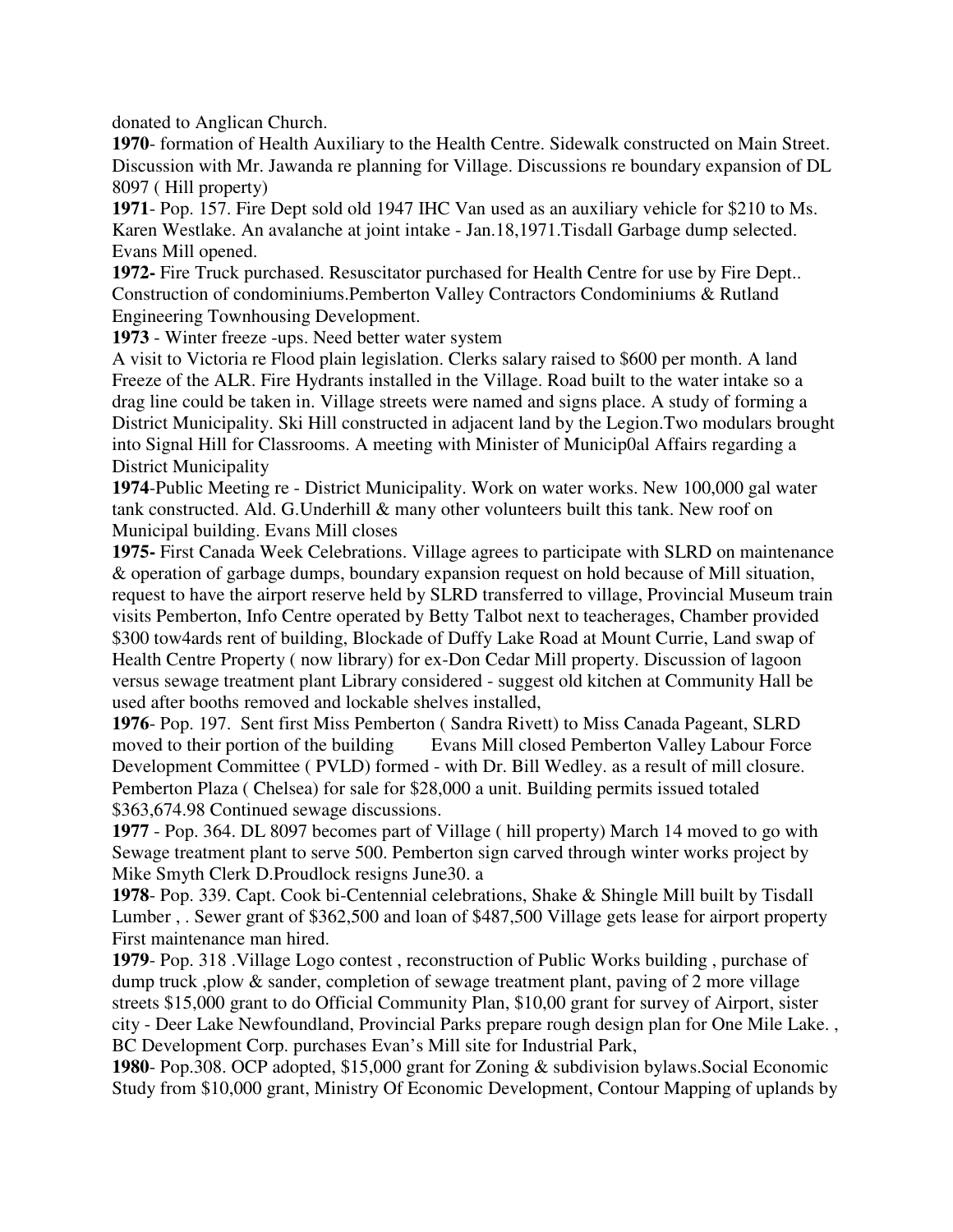Min. of Lands Parks & Housing, 7 acres of crown land sold in uplands for residential subdivision, Village develops Lot 26 ( Poplar Street) , 33 hectres of land granted to VOP for Airport ,Premier visits and presents \$13,000 lottery grant for purchase of Mini Bus, purchased pagers for Fire Dept. paving of front street in co-operation with BC Rail, airport signs posted, coating of Village water tank. Community Hall burns - in December . Dec. 26 flood. **1981**- Pop. 290. Village subdivision completed, 17 lots sold. Uplands subdivision completed by Peter Waschke - . 15 building permits issued . Preparation of Neighborhood Conceptual Plans Grant of \$183,000 for airport . Fall flood and back-u of water in Village from Pemberton Creek. Council urged another route to Vancouver due to the many incidents of isolation due to floods. . Fire dept purchasers vehicle from BC Hydro for Rescue Vehicle. Purchased first computer. RCMP station reclassified as a Sergeants detachment with 5 officers posted to Pemberton. **1982-** Pop.307. purchased portable pump for water & fire dept. Geotech Study for Airport & Library property. Summer students Did improvements to One Mile Lake, picnic tables constructed, outhouses, fire pits, trail work. Two boundary expansions - Industrial Park property, Birchcrest estates and 20 acres north of old Village boundaries, parking lot created for oversize vehicles, dredging of Pemberton Creek,, Overflow channel constructed near One Mile Lake , grassing of Community hall property, purchased fire proof file cabinets, passed an Emergency Program Bylaw, completion of seeding, clearing, some dyking & road work at Airport Purchased aviation fuel for resale. Opening of CISP, Pemberton 104.5 ( now Mountain FM) obtained a grant for Pemberton Play school, informal meeting with Mount Currie Band Council, **1983-** Pop. 327. Discussed twinning with a Japanese village. large scale mapping for Village, expansion of Village office and Firehall, SLRD to locate in building . 3 applications to bring air service to Pemberton Airport,\$428,00 grant builds gravel airstrip, pumper truck purchased from Whistler & High school students refinished & painted vehicle. trail network built around One Mile Lake, Official opening of Museum , grant to bring hydro to airport, published tourist brochure & funded Tourist booth, foot bridge constructed over canal on Poplar street, cabana built at airport by high school students, , additional dyke protection at airport, new fire truck purchased. Official Opening Of Pemberton Airport OCt.21/83

**1984**- Pop. 345. Appointed an emergency grants to extend airport runway and to pave airstrip, Air BC granted license to operate Dash 7 into Pemberton Airport, installation of weather equipment at airport, crown grant of additional 27 hectares for airport pruposes 1CER held training exercise in Pemberton area, closure of Fish & Wildlife office in Pemberton, coordinator, thanksgiving day Major flood of entire valley, formed an airport committee. purchased a tractor, mower and 9666 loader ( all from reserve funds)

**1985-** Pop. 347. Major flood repair continued all year., government turned down request for boundary expansion, Airport funding for MLS system, crown grant of One Mile Lake, ( provincial & federal \$2.17 million) . Permission to occupy land surrounding airport - hence work began clearing for a golf course ., first village pins/spoons ,

**1986 -** Pop. 360. Purchased heaters for firehall, many private frozen water lies of residents this year, 1 CER granted freedom of Village , March 23,1986., new shopping plaza , renovations to the library, completion of water study, , new post office, new grocery store constructed. Summer and winter student grants, BCR derailment in Village, fuel installation at airport, MLS installation , 2 helipads constructed, grant to Chamber of Commerce **1987**- Pop.379. Completion of works building, surveyed lots at airport, received lottery grant for jaws of life, grant for One Mile Lake to do bridging, spawning channel trails, beach improvements and firepit, moved a Christmas tree to Health Centre. , grant to design a terminal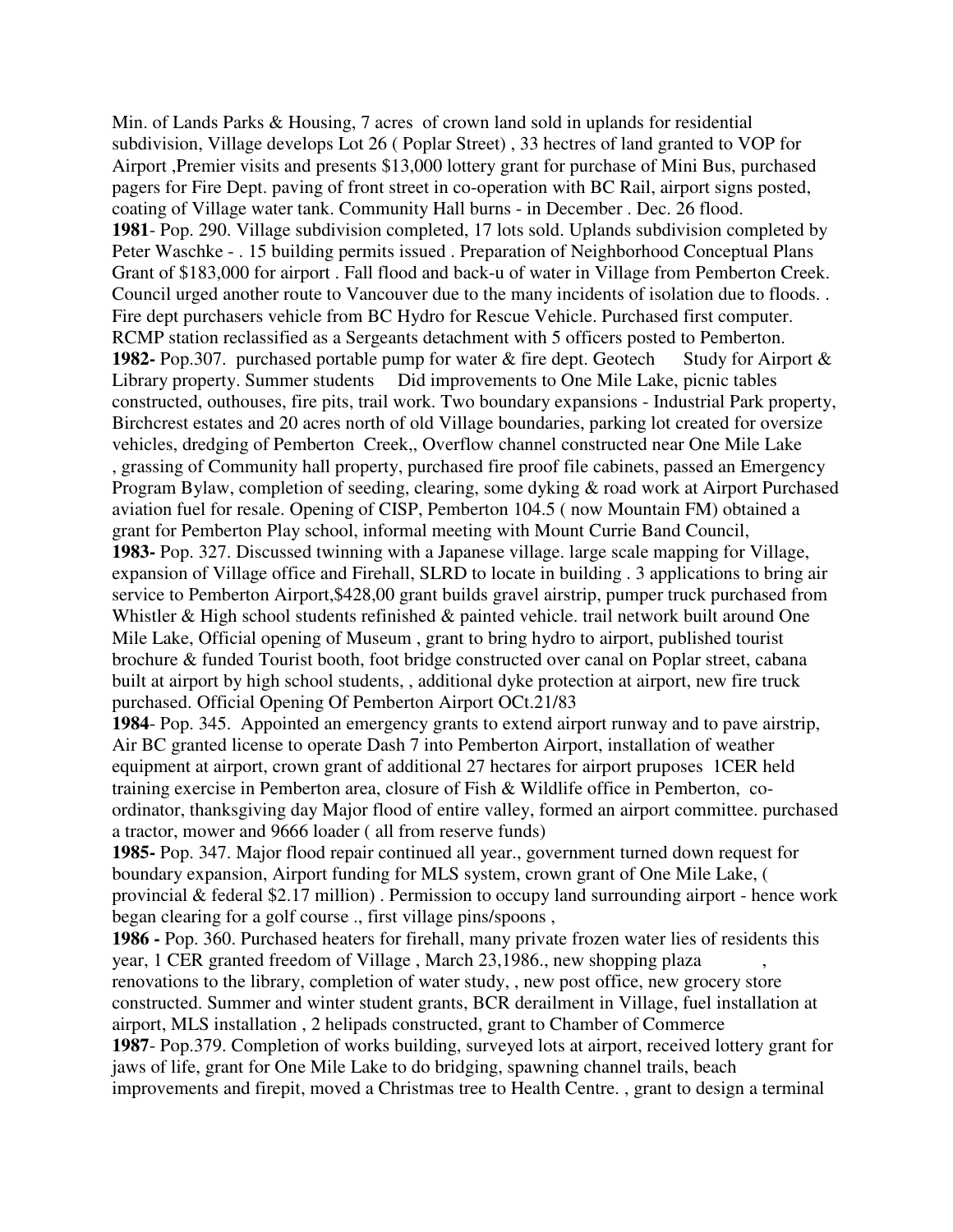building, Ministry of Highways takes over access road to airport, completed water loop with Pemberton North, hosted breakfast meetings for business community completion of re-paving and upgrading of highway from Whistler to Pemberton. Lobbied for a paved route to Lillooet **1988**- Pop.412. Seniors complex opens, work on comprehensive development plan with the SLRD., involved in the formation of the Sea to Sky Economic Development Commission, , joined the Municipal Insurance Program, submitted proposal for Customs & Immigration at the Pemberton Airport successfully lobbied for full time Unit Chief for Ambulance station, , formation of merchants association, Maintenance foreman Max Juri embarked on discovering the 'mysteries' of the "Pemberton Underground" - our mysterious water lines and hidden treasures. 3 grants for the airport for taxi-way & turning d's design, fencing and preload for terminal building. , 1CER exercises in Pemberton again. Highways privatized,

**1989**- Pop.449. 48 building permits issues valued at \$4,382.755.00., 23 bylaws completed, proposal for 32 lot subdivision, and townhouses development. Job development grant to construct boardwalk at One Mile Lake, Discussed 911 but too prohibitive. D'Arcy to Pemberton now troll free. Sold remaining village subdivision lots, established a consultant to review rezoning proposals, commencement of construction of ambulance garage. hired  $2<sup>nd</sup>$  employee for works dept. Golf Course opened first 9 holes. Sod turning for Airport terminal building. No tourist booth this year due to lack of interest from business community and Chamber, **1990**- Pop. 547. 97 business licensed issued , 669,,872 grant to construct taxiway and turning d's at airport upgrading of sewage treatment plant, purchase of BCR Section house property to be used as future parking lot., made available new site for Museum, waste management study for airport, adopted a mutual aid policy with Whistler  $& Squamish fire dept.$ , an impact study prepared a s a result of the Duffy Lake Road closures win cooperation with Lillooet, Gold Bridge, Pemberton, Whistler. Major improvement to landscaped berm. completion of street signing, major flood at airport and golf course Nov. 1990, 1CER held an exercise in area. **1991-** Pop.518. Phase 1 of Village treeway - 24 trees , closure of the Pemberton weather station at airport, removal of buildings from sites 5 &6 MLS sites and located at airport for storage and washroom. forestry constructs access road at airport and sets up heli-tak base. golf course received lottery grant to complete course.

**1992**- Pop. 567. 44 building permits issues , 89 business licenses. sand placed at One Mile Lake, site of new recreation complex preloaded by donated labour ( PACA) Chamber building relocated , completed Phase 2 of Comfor Project ( Shadow Lake Interpretive Forest) 79 trees planted on treeway. , Mutual aid agreement for Highway 99 Rescue, signed as a participant in Fraser River Basin Management Agreement, Village office used as film set by Valdez Films Inc. Preparation of land use and Zoning Plan for Airport. Issued first development permit to Meadows Lane Town homes

**1993**- Pop. 606. Village newsletter distributed door to door. Engineered and constructed well head pump station. For ground water source 68 building permits issues, 87 business licenses\$5000 planning grant for downtown revitalization to be acted on by next council. Village of Pemberton designated a Meat Inspection Area, New subdivision completed\$60,000 grant to instal underground hydro & telephone to airport lease lots. Singed lease with Prime air for terminal building. 19th Pemberton Canada Week Celebrations - Village sponsored committee. **1994**- Pop.718. Healthy Communities Committee hires a co-ordinator, Kids in the Community constructs playground at One Mile Lake. Fire water tanker hired out to raise funds for new cab  $\&$ chassis for rescue vehicle. Free one way calling from Pemberton - Whistler June 1994. Creekside Forest Products subdivision at Industrial Park, Sewer treatment plant operating at 70-90%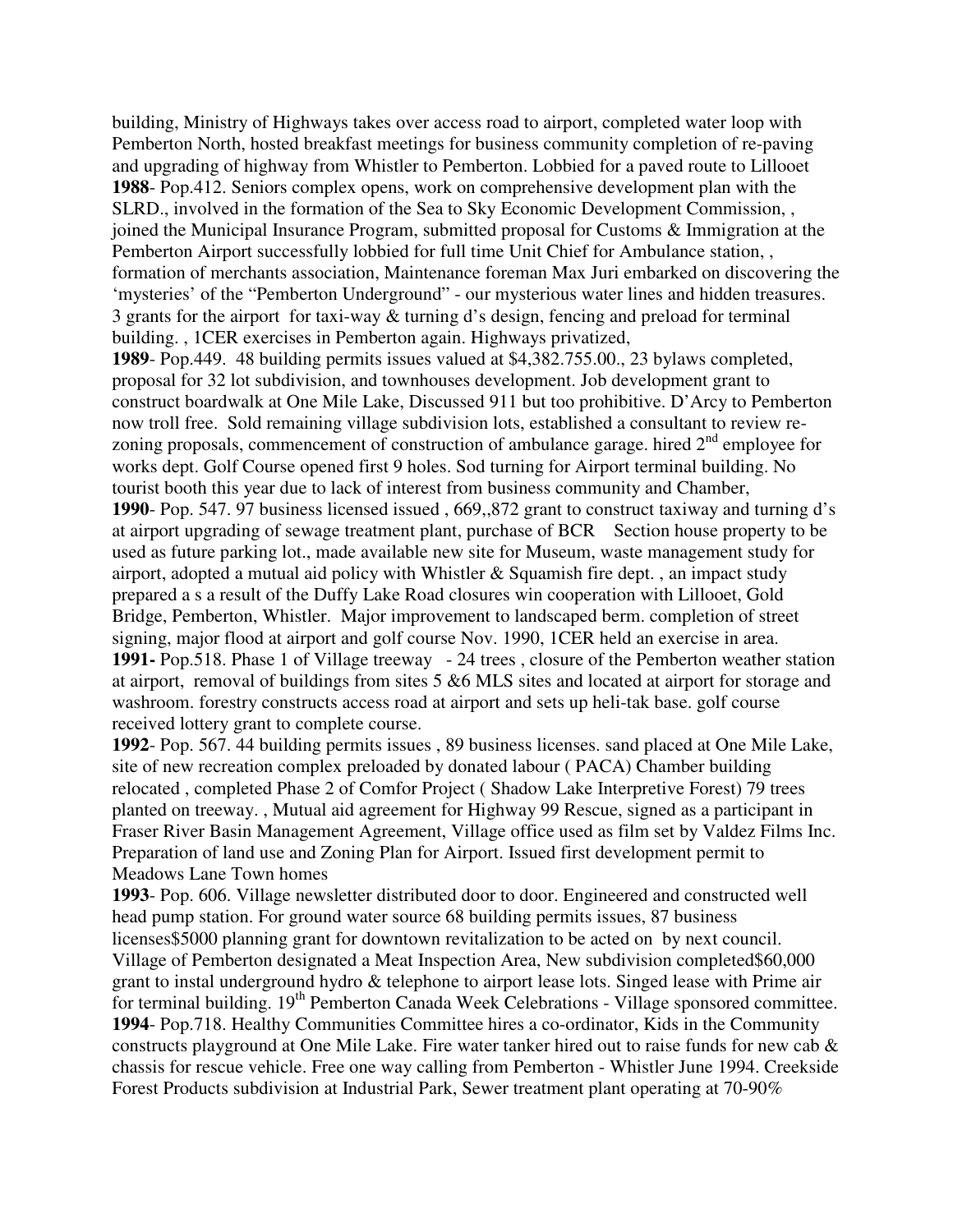capacity. March 31,1994 - no more building permits issued. Bought a street sweeper ,International Water Solutions pilot plan rial and est. cost fo Microsep clarifier system for sewage treatment plant.

**1995**- Pop. 778. Established " Village Centre Park" by Home Hardware, Aug.1/05 Japanese student make visit to Pemberton. Arrogant Worms adopt Pemberton, Farmers Market. Ground Breaking of Terminal building by Prime Air

**1996**- Pop.897. Spawning Channel at One Mile Lake, Recreation Commission operating old High School as Community Centre. Lions Club 30<sup>th</sup> Anniversary. \$3000 grant to Chamber for Tourist Booth operation. Free crown grant for first 9 holes of golf course, purchase of portable lights for airport, emergencies, licensed daycare at Community Centre. Public Hearing for condo development 98 letters received with only 10 supporting. Mayor resigns Oct 1./96

**1997-** Pop.1170. 2nd digester bought for Sewage treatment plant, 2<sup>nd</sup> well head constructed. Water line to Windridge property. Purchased Lot 1 DL 203 for \$595,000 paid over two years with funds from Land Sales reserve fund  $\&$  park acquisition fund (now Village Office Property) 1<sup>st</sup> regional Growth Strategy Workshop held Oct.97. Voluntary cost charges amended - Parks \$1000, Water - \$1500 and Sewer \$4500. Concern expressed over long periods of time and implications of the railway crossing in the Village

**1998**- Pop. 1328. Air Show With the Canadian Snowbirds, Oak Street subdivision started, foot bridge constructed over canal, Village and SLRD lease old Pemberton High School for community Centre. Fire Dept. came 3rd in Western Canada Extrication Competition in Yellowknife NWT. , One Mile Lake Park Development Plan, Zurcher Park Development ( cost \$40,386.14) BC Tel Mobility to build cell site on crown land. Master Plan for Parks & Recreation, Olympic bid awarded to Whistler/Vancouver, Pemberton Valley Economic Development study prepared,

**1999**- Pop.1621. Arrogant Worms perform in Pemberton Mar27/99. Council strongly opposed to Miller Creek Project June 1/99 later to support on conditions of \$150,000 lump sum payment, \$40,000 per year or 1% of profits, and under grounding in the Village boundaries.

Village secures license of occupation for land under BC Hydro Power lines on Higfhway 99 for Stock Car Assoc. Airport building donated to Museum to be used as Archives Building. Mayor Resigns Aug.19/09

**2000**- Pop. 1603. New Mayor encouraged Council to " involve the public , especially on the airport committee, parks committee, and the neighborhood safety committee. ' and to " encourage new business at the Industrial Park and airport" the priority of this council is the construction of a new water reservoir. Open question period at end of council meetings.

**2001**- Pop. 1708. Official delegation to sister city in Japan, Miya Village Voluntary cost charges up to \$8,000Cocnrete washroom purchased for One Mile lake for \$10,546.00. EPCOR provides funds for street lighting ( \$60,000)Received \$100,000 from Forest Renewal Fund to complete the water facility upgrade. Melva White, Pemberton Hotel owner donates a gazebo for Pioneer Park. Pemberton Sign Erected by the Chamber at Highway 99 junction, Development permit issued for new Signal Hill School,

**2002** - Pop.1872. Pemberton designated a "Gateway Community". Airport selected for site of new sewage treatment plan, Miller Creek Fund ( \$87,500) \$15,000 for playground equipment at Signal Hill & New ladder truck \$25,762.00, Mount Currie tragedy in the 'jungle' by Signal Hill"Voluntary Cost charges up to \$10,000, Corp.. Bruce Waite given "Freeman of the Village" Village & SLRD provide \$33,000 to LRMP ,